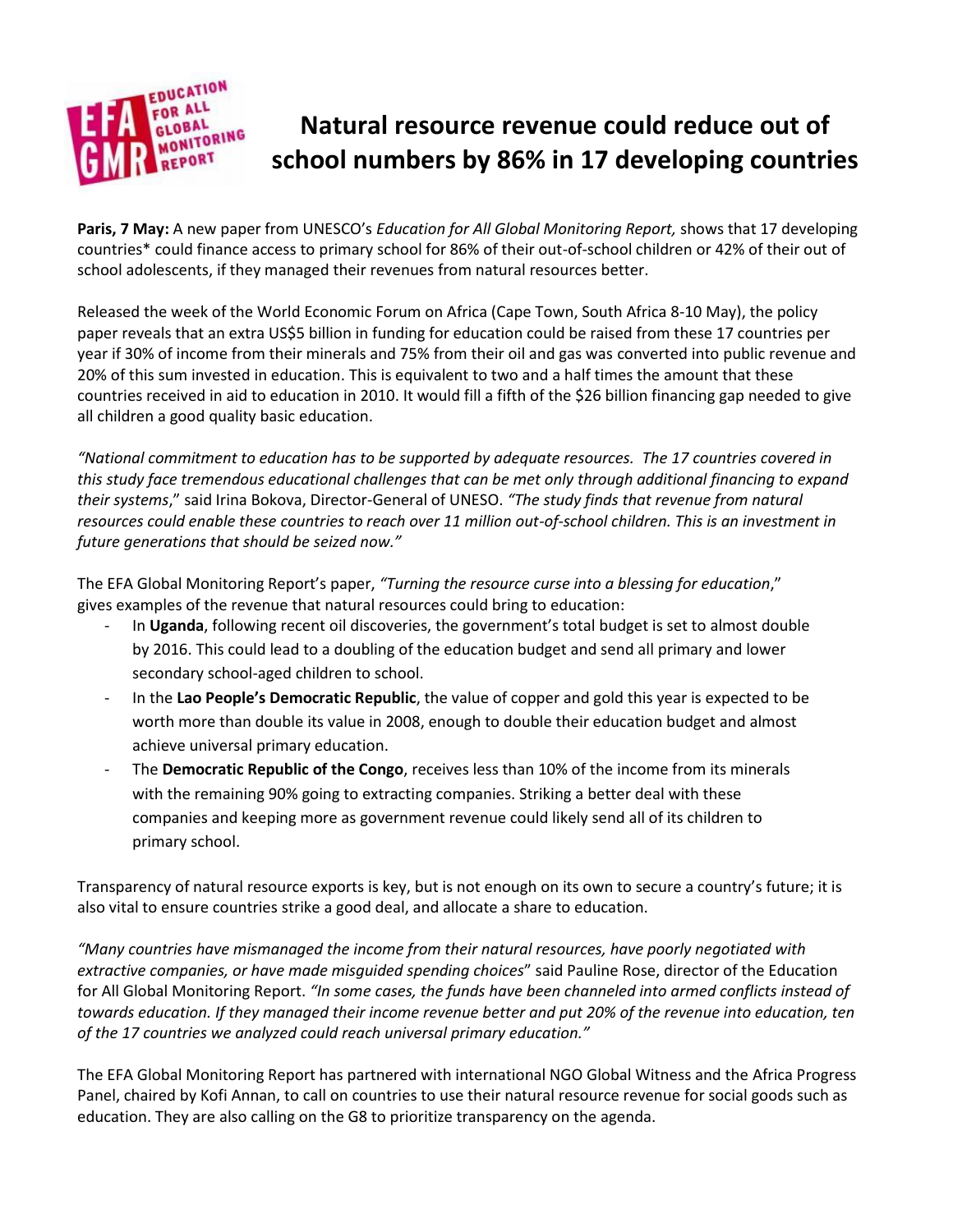## **Recommendations:**

- **1.** 'Old' and 'new' resource-rich countries must maximize the revenue they get from their resources to improve social services and particularly education
- **2.** Funds from resources must be managed efficiently and transparently to enable citizens to monitor the way they are being used. All countries rich in natural resources should publish annual budget data (including resource revenues, the Enacted Budget, actual spending, and an Audit Report) as well as sign up to Extractives Industry Transparency initiative and other transparency and fair taxation measures.
- **3.** At least 20% of the funds raised from resources should be channeled into education, which will bring equitable and sustainable benefits for the population.

### -ENDS-

For more information, please contact Kate Redman on [k.redman@unesco.org](mailto:k.redman@unesco.org) or 0033 671 78 6234